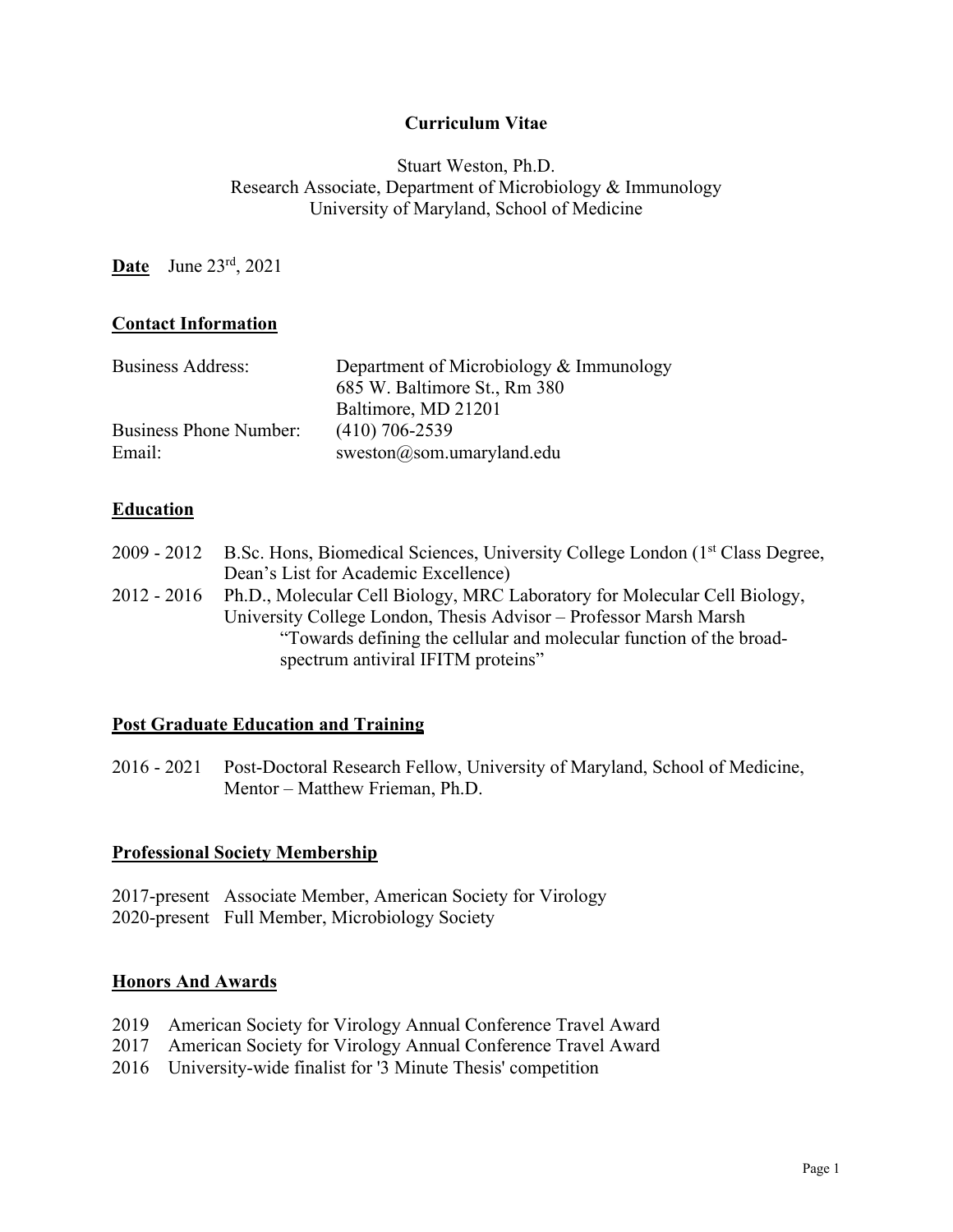- 2015 Winner Early Career Research presentation prize at University College London, Infection, Immunology and Inflammation Symposium
- 2012 Medical Research Council 4-year funded Ph.D. studentship

## **Teaching Service**

#### **Undergraduate Student Teaching**

2017 Lab mentor, Summer Research Training Program 2 high school students, daily contact for the summer

#### **Undergraduate Student Teaching**

| 2017 | Lab mentor, Summer Research - Nathan Schnapper Intern Program |
|------|---------------------------------------------------------------|
|      | 1 undergraduate student, daily contact for the summer         |
| 2018 | Lab mentor, Summer Research – Nathan Schnapper Intern Program |
|      | 1 undergraduate student, daily contact for the summer         |
| 2018 | Lab mentor, Summer Research Training Program                  |
|      | 1 undergraduate student, daily contact for the summer         |

### **Medical Student Teaching**

| 2018      | Lab Mentor for MD/Ph.D. Rotation Student<br>1 student, daily contact for the summer                                               |
|-----------|-----------------------------------------------------------------------------------------------------------------------------------|
| 2018-2020 | Small Group Discussion Leader, Host Defense and Infectious Diseases<br>16-20, $2nd$ year medical students – 2 contacts hours/year |

### **Patents, Inventions and Copyrights**

• "Broad Spectrum Antiviral Compounds Targeting The Ski Complex" ("Invention"). US Provisional Patent Application Number 63/121,120. UMB Docket Number: MF-2021-006 (PR)

### **Publications**

### **Peer-reviewed journal articles**

- 1. Anderson I, Low JS, **Weston S**, Weinberger M, Zhyvoloup A, Labokha AA, Corazza G, Kitson RA, Moody CJ, Marcello A, Fassati A. Heat shock protein 90 controls HIV-1 reactivation from latency. Proc Natl Acad Sci U S A. 2014 Apr 15;111(15):E1528-37
- 2. Smith S, **Weston S**, Kellam P, Marsh M. IFITM proteins-cellular inhibitors of viral entry. Curr Opin Virol. 2014 Feb;4:71-7.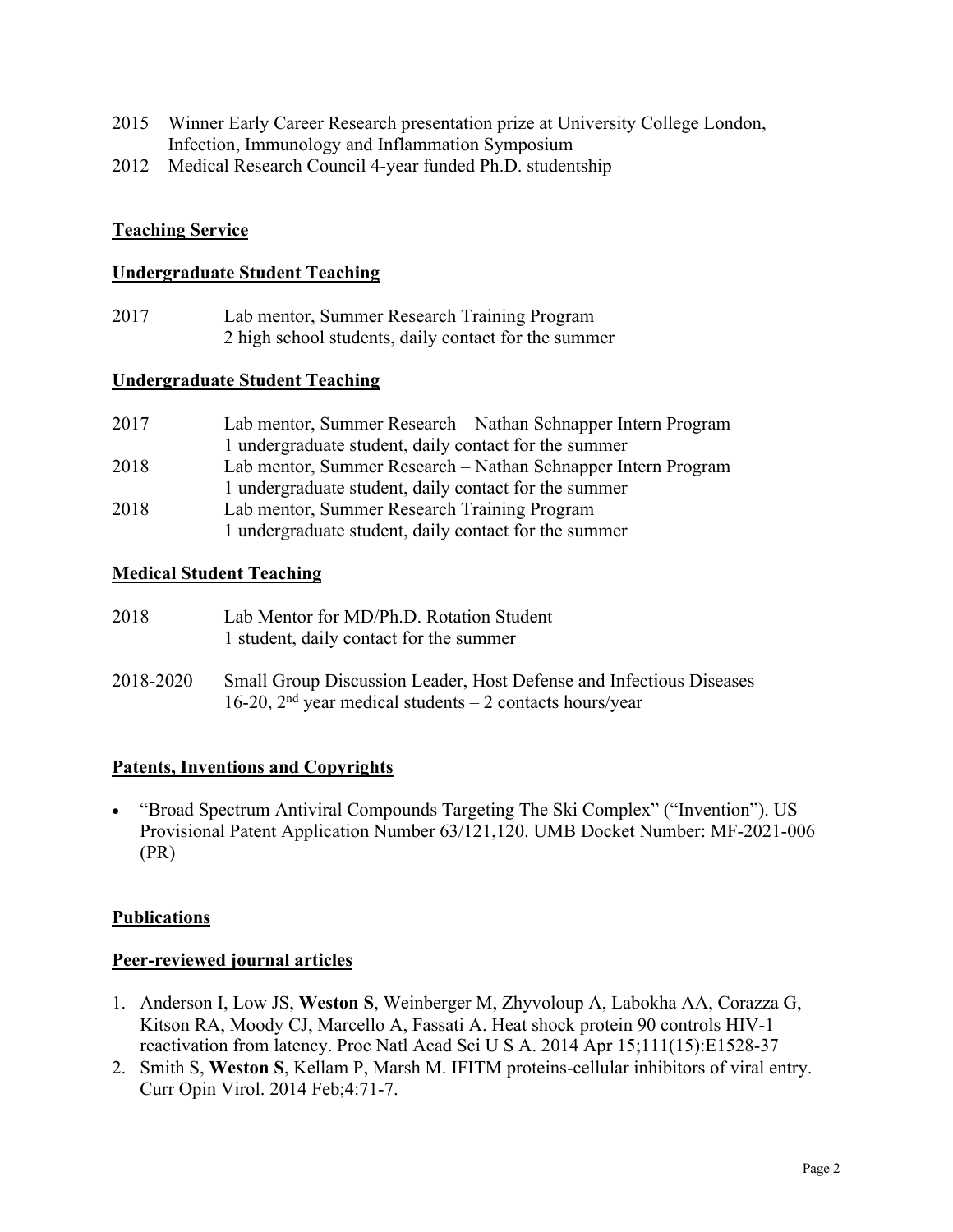- 3. **Weston S**, Czieso S, White IJ, Smith SE, Kellam P, Marsh M. A membrane topology model for human interferon inducible transmembrane protein 1. PLoS One. 2014 Aug 8;9(8):e104341.
- 4. **Weston S**, Czieso S, White IJ, Smith SE, Wash RS, Diaz-Soria C, Kellam P, Marsh M. Alphavirus Restriction by IFITM Proteins. Traffic. 2016 Sep;17(9):997-1013.
- 5. Smith SE, Busse DC, Binter S, **Weston S**, Diaz Soria C, Laksono BM, Clare S, Van Nieuwkoop S, Van den Hoogen BG, Clement M, Marsden M, Humphreys IR, Marsh M, de Swart RL, Wash RS, Tregoning JS, Kellam P. Interferon-Induced Transmembrane Protein 1 Restricts Replication of Viruses That Enter Cells via the Plasma Membrane. J Virol. 2019 Mar 5;93(6):e02003-18.
- 6. **Weston S**, Matthews KL, Lent R, Vlk A, Haupt R, Kingsbury T, Frieman MB. A Yeast Suppressor Screen Used To Identify Mammalian SIRT1 as a Proviral Factor for Middle East Respiratory Syndrome Coronavirus Replication. J Virol. 2019 Jul 30;93(16):e00197-19.
- 7. Benfield CT, MacKenzie F, Ritzefeld M, Mazzon M, **Weston S**, Tate EW, Teo BH, Smith SE, Kellam P, Holmes EC, Marsh M. Bat IFITM3 restriction depends on S-palmitoylation and a polymorphic site within the CD225 domain. Life Sci Alliance. 2020 Apr 29;3(6):e202000747.Erratum for: Life Sci Alliance. 2019 Dec 11;3(1).
- 8. **Weston S**, Frieman MB. COVID-19: Knowns, Unknowns, and Questions. mSphere. 2020 Mar  $18;5(2):e00203-20$ .
- 9. Hansen J, Baum A, Pascal KE, Russo V, Giordano S, Wloga E, Fulton BO, Yan Y, Koon K, Patel K, Chung KM, Hermann A, Ullman E, Cruz J, Rafique A, Huang T, Fairhurst J, Libertiny C, Malbec M, Lee WY, Welsh R, Farr G, Pennington S, Deshpande D, Cheng J, Watty A, Bouffard P, Babb R, Levenkova N, Chen C, Zhang B, Romero Hernandez A, Saotome K, Zhou Y, Franklin M, Sivapalasingam S, Lye DC, **Weston S**, Logue J, Haupt R, Frieman M, Chen G, Olson W, Murphy AJ, Stahl N, Yancopoulos GD, Kyratsous CA. Studies in humanized mice and convalescent humans yield a SARS-CoV-2 antibody cocktail. Science. 2020 Aug 21;369(6506):1010-1014.
- 10. **Weston S**, Coleman CM, Haupt R, Logue J, Matthews K, Li Y, Reyes HM, Weiss SR, Frieman MB. Broad Anti-coronavirus Activity of Food and Drug Administration-Approved Drugs against SARS-CoV-2 In Vitro and SARS-CoV In Vivo. J Virol. 2020 Oct 14;94(21):e01218-20.
- 11. Keech C, Albert G, Cho I, Robertson A, Reed P, Neal S, Plested JS, Zhu M, Cloney-Clark S, Zhou H, Smith G, Patel N, Frieman MB, Haupt RE, Logue J, McGrath M, **Weston S**, Piedra PA, Desai C, Callahan K, Lewis M, Price-Abbott P, Formica N, Shinde V, Fries L, Lickliter JD, Griffin P, Wilkinson B, Glenn GM. Phase 1-2 Trial of a SARS-CoV-2 Recombinant Spike Protein Nanoparticle Vaccine. N Engl J Med. 2020 Dec 10;383(24):2320-2332.
- 12. Miller K, McGrath ME, Hu Z, Ariannejad S, **Weston S**, Frieman M, Jackson WT. Coronavirus interactions with the cellular autophagy machinery. Autophagy. 2020 Dec;16(12):2131-2139.
- 13. Gordon DE, Hiatt J, Bouhaddou M, Rezelj VV, Ulferts S, Braberg H, Jureka AS, Obernier K, Guo JZ, Batra J, Kaake RM, Weckstein AR, Owens TW, Gupta M, Pourmal S, Titus EW, Cakir M, Soucheray M, McGregor M, Cakir Z, Jang G, O'Meara MJ, Tummino TA, Zhang Z, Foussard H, Rojc A, Zhou Y, Kuchenov D, Hüttenhain R, Xu J, Eckhardt M, Swaney DL, Fabius JM, Ummadi M, Tutuncuoglu B, Rathore U, Modak M, Haas P, Haas KM, Naing ZZC, Pulido EH, Shi Y, Barrio-Hernandez I, Memon D, Petsalaki E, Dunham A, Marrero MC, Burke D, Koh C, Vallet T, Silvas JA, Azumaya CM, Billesbølle C, Brilot AF, Campbell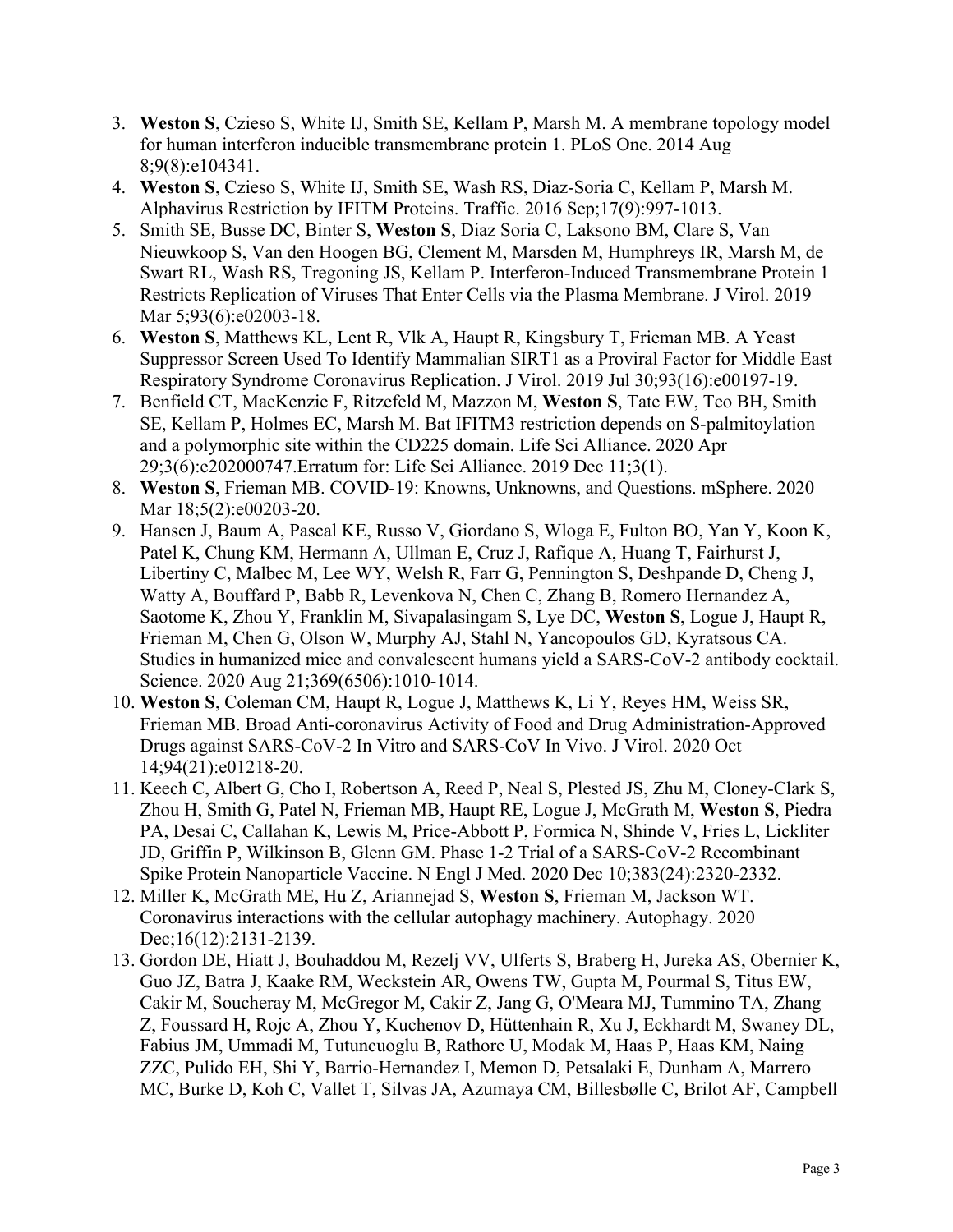MG, Diallo A, Dickinson MS, Diwanji D, Herrera N, Hoppe N, Kratochvil HT, Liu Y, Merz GE, Moritz M, Nguyen HC, Nowotny C, Puchades C, Rizo AN, Schulze-Gahmen U, Smith AM, Sun M, Young ID, Zhao J, Asarnow D, Biel J, Bowen A, Braxton JR, Chen J, Chio CM, Chio US, Deshpande I, Doan L, Faust B, Flores S, Jin M, Kim K, Lam VL, Li F, Li J, Li YL, Li Y, Liu X, Lo M, Lopez KE, Melo AA, Moss FR 3rd, Nguyen P, Paulino J, Pawar KI, Peters JK, Pospiech TH Jr, Safari M, Sangwan S, Schaefer K, Thomas PV, Thwin AC, Trenker R, Tse E, Tsui TKM, Wang F, Whitis N, Yu Z, Zhang K, Zhang Y, Zhou F, Saltzberg D; QCRG Structural Biology Consortium, Hodder AJ, Shun-Shion AS, Williams DM, White KM, Rosales R, Kehrer T, Miorin L, Moreno E, Patel AH, Rihn S, Khalid MM, Vallejo-Gracia A, Fozouni P, Simoneau CR, Roth TL, Wu D, Karim MA, Ghoussaini M, Dunham I, Berardi F, Weigang S, Chazal M, Park J, Logue J, McGrath M, **Weston S**, Haupt R, Hastie CJ, Elliott M, Brown F, Burness KA, Reid E, Dorward M, Johnson C, Wilkinson SG, Geyer A, Giesel DM, Baillie C, Raggett S, Leech H, Toth R, Goodman N, Keough KC, Lind AL; Zoonomia Consortium, Klesh RJ, Hemphill KR, Carlson-Stevermer J, Oki J, Holden K, Maures T, Pollard KS, Sali A, Agard DA, Cheng Y, Fraser JS, Frost A, Jura N, Kortemme T, Manglik A, Southworth DR, Stroud RM, Alessi DR, Davies P, Frieman MB, Ideker T, Abate C, Jouvenet N, Kochs G, Shoichet B, Ott M, Palmarini M, Shokat KM, García-Sastre A, Rassen JA, Grosse R, Rosenberg OS, Verba KA, Basler CF, Vignuzzi M, Peden AA, Beltrao P, Krogan NJ. Comparative host-coronavirus protein interaction networks reveal pan-viral disease mechanisms. Science. 2020 Dec 4;370(6521):eabe9403.

- 14. **Weston S**, Baracco L, Keller C, Matthews K, McGrath ME, Logue J, Liang J, Dyall J, Holbrook MR, Hensley LE, Jahrling PB, Yu W, MacKerell AD Jr, Frieman MB. The SKI complex is a broad-spectrum, host-directed antiviral drug target for coronaviruses, influenza, and filoviruses. Proc Natl Acad Sci U S A. 2020 Dec 1;117(48):30687-30698.
- 15. Tian JH, Patel N, Haupt R, Zhou H, **Weston S**, Hammond H, Logue J, Portnoff AD, Norton J, Guebre-Xabier M, Zhou B, Jacobson K, Maciejewski S, Khatoon R, Wisniewska M, Moffitt W, Kluepfel-Stahl S, Ekechukwu B, Papin J, Boddapati S, Jason Wong C, Piedra PA, Frieman MB, Massare MJ, Fries L, Bengtsson KL, Stertman L, Ellingsworth L, Glenn G, Smith G. SARS-CoV-2 spike glycoprotein vaccine candidate NVX-CoV2373 immunogenicity in baboons and protection in mice. Nat. Commun. 2021 Jan 14;12(1):372.
- 16. Puhl AC, Fritch EJ, Lane TR, Tse LV, Yount BL, Sacramento CQ, Fintelman-Rodrigues N, Tavella TA, Maranhão Costa FT, **Weston S**, Logue J, Frieman M, Premkumar L, Pearce KH, Hurst BL, Andrade CH, Levi JA, Johnson NJ, Kisthardt SC, Scholle F, Souza TML, Moorman NJ, Baric RS, Madrid PB, Ekins S. Repurposing the Ebola and Marburg Virus Inhibitors Tilorone, Quinacrine, and Pyronaridine: In Vitro Activity against SARS-CoV-2 and Potential Mechanisms. ACS Omega. 2021 Mar 10;6(11):7454-7468.
- 17. Martin-Sancho L, Lewinski MK, Pache L, Stoneham CA, Yin X, Becker ME, Pratt D, Churas C, Rosenthal SB, Liu S, **Weston S**, De Jesus PD, O'Neill AM, Gounder AP, Nguyen C, Pu Y, Curry HM, Oom AL, Miorin L, Rodriguez-Frandsen A, Zheng F, Wu C, Xiong Y, Urbanowski M, Shaw ML, Chang MW, Benner C, Hope TJ, Frieman MB, García-Sastre A, Ideker T, Hultquist JF, Guatelli J, Chanda SK. Functional landscape of SARS-CoV-2 cellular restriction. Mol Cell. 2021 Jun 17;81(12):2656-2668.e8
- 18. Si L, Bai H, Rodas M, Cao W, Oh CY, Jiang A, Moller R, Hoagland D, Oishi K, Horiuchi S, Uhl S, Blanco-Melo D, Albrecht RA, Liu WC, Jordan T, Nilsson-Payant BE, Golynker I, Frere J, Logue J, Haupt R, McGrath M, **Weston S**, Zhang T, Plebani R, Soong M, Nurani A, Kim SM, Zhu DY, Benam KH, Goyal G, Gilpin SE, Prantil-Baun R, Gygi SP, Powers RK,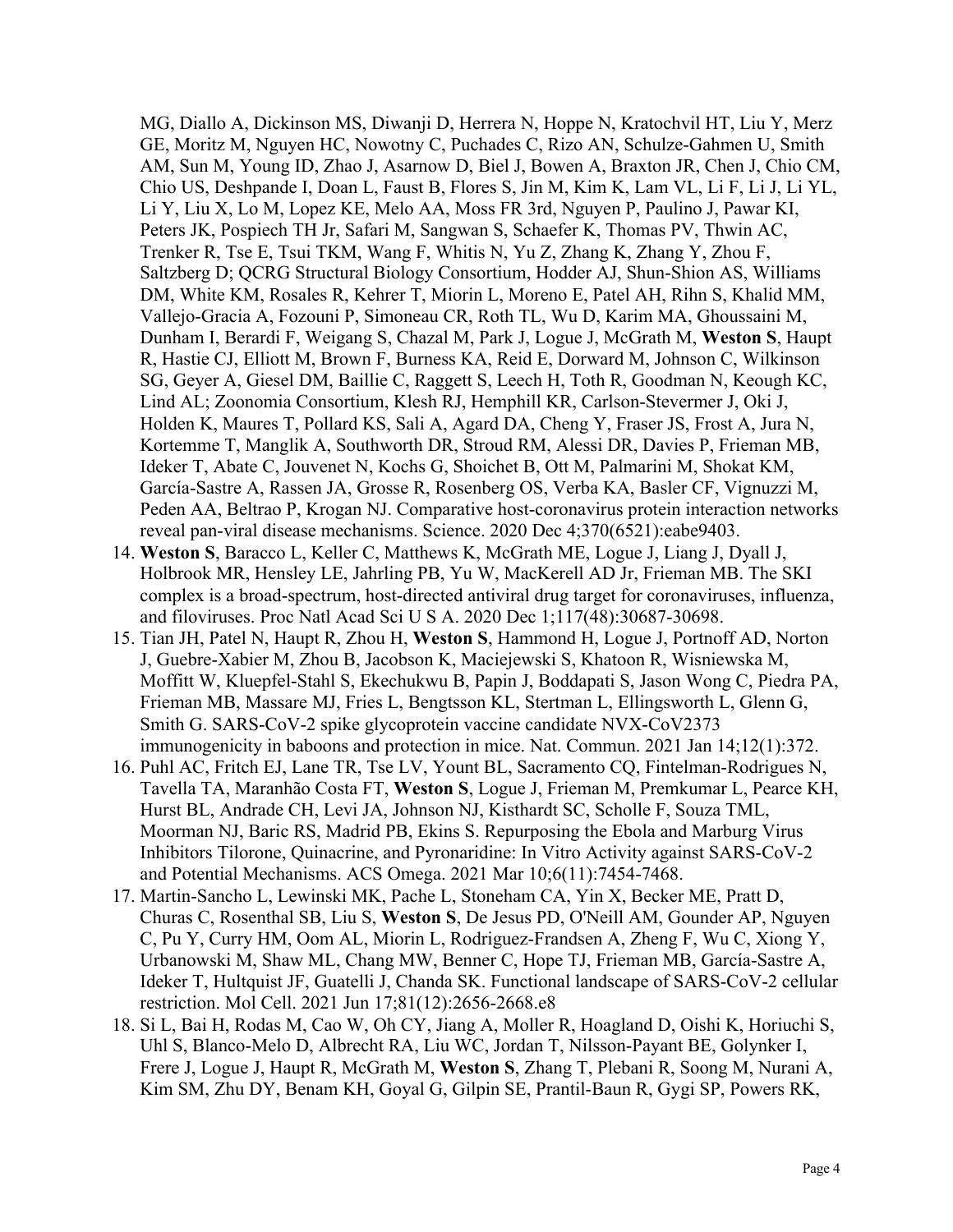Carlson KE, Frieman M, tenOever BR, Ingber DE. A human-airway-on-a-chip for the rapid identification of candidate antiviral therapeutics and prophylactics. Nat Biomed Eng. 2021. Epub ahead of print.

## **Submitted or In-Revision Peer-reviewed journal articles**

- 1. Boras B, Anson B, Arenson D, Aschenbrenner L, Bakowski M, Beutler N, Binder J, Chen E, Eng H, Hammond H, Hammond J, Haupt R, Hoffman R, Kadar E, Kania R, Kimoto E, Kirkpatrick M, Lanyon L, Lendy E, Lillis J, Logue J, Luthra S, Ma C, Mason S, McGrath M, Noell S, Obach R, O'Brien M, O'Connor R, Ogilvie K, Owen D, Pettersson M, Reese M, Rogers T, Rosales R, Rossulek M, Sathish J, Shirai N, Steppan C, Ticehurst M, Updyke L, **Weston S**, Zhu Y, White K, Garcia-Sastre A, Wang J, Chatterjee A, Mesecar A, Frieman M, Anderson A, Allerton C. Discovery of a Novel Inhibitor of Coronavirus 3CL Protease for the Potential Treatment of COVID-19. Nat. Commun. 2021. Re-submitted after revision.
- 2. Schultz DC, Johnson RM, Ayyanathan K, Miller J, Whig K, Kamalia B, Dittmar M, Weston S, Hammond HL, Dillen C, Castellana L, Lee JS, Li M, Lee E, Constant S, Ferrer M, Thaiss CA, Frieman MB, Cherry S. Pyrimidine biosynthesis inhibitors synergize with nucleoside analogs to block SARS-CoV-2 infection. Science. 2021. Submitted.

## **Book Chapters**

- 1. **Weston S** and Frieman M. Respiratory Viruses. Encyclopedia of Microbiology, 4th Edition. 2019.
- 2. **Weston S** and Frieman M. Using Yeast to Identify Coronavirus-Host Protein Interactions. Methods Mol Biol. 2020;2203:205-221.

# **Proffered Communications**

## **National**

- 1. **Weston S**, Czieso S, White IJ, Smith SE, Wash RS, Diaz-Soria C, Kellam P, Marsh M. Alphavirus Restriction by IFITM Proteins. American Society For Virology Annual Meeting, Blacksburg, VA, Oral Presentation, 2016.
- 2. **Weston S**, Matthews K, Frieman M. Utilizing yeast as a platform to identify therapeutics and genetic interactors for SARS and MERS-CoV. International Nidovirus Symposium, Kansas City, MI, Oral Presentation, 2017
- 3. **Weston S**, Matthews K, Frieman M. Utilizing S. cerevisae as a platform to identify novel therapeutics and genetic interactors for SARS-CoV, MERS-CoV and Zika virus. American Society For Virology Annual Meeting, Madison, WI, Oral Presentation, 2017
- 4. **Weston S**, Matthews K, Frieman M. Utilizing yeast to identify genetic interactors of viral proteins and antiviral therapeutics. American Society For Virology Annual Meeting, College Park, MD, Oral Presentation, 2018
- 5. **Weston S**, Frieman M Utilizing yeast to identify genetic interactors of viral proteins and antiviral therapeutics. American Society For Virology Annual Meeting, Minneapolis, MN, Oral Presentation, 2019.